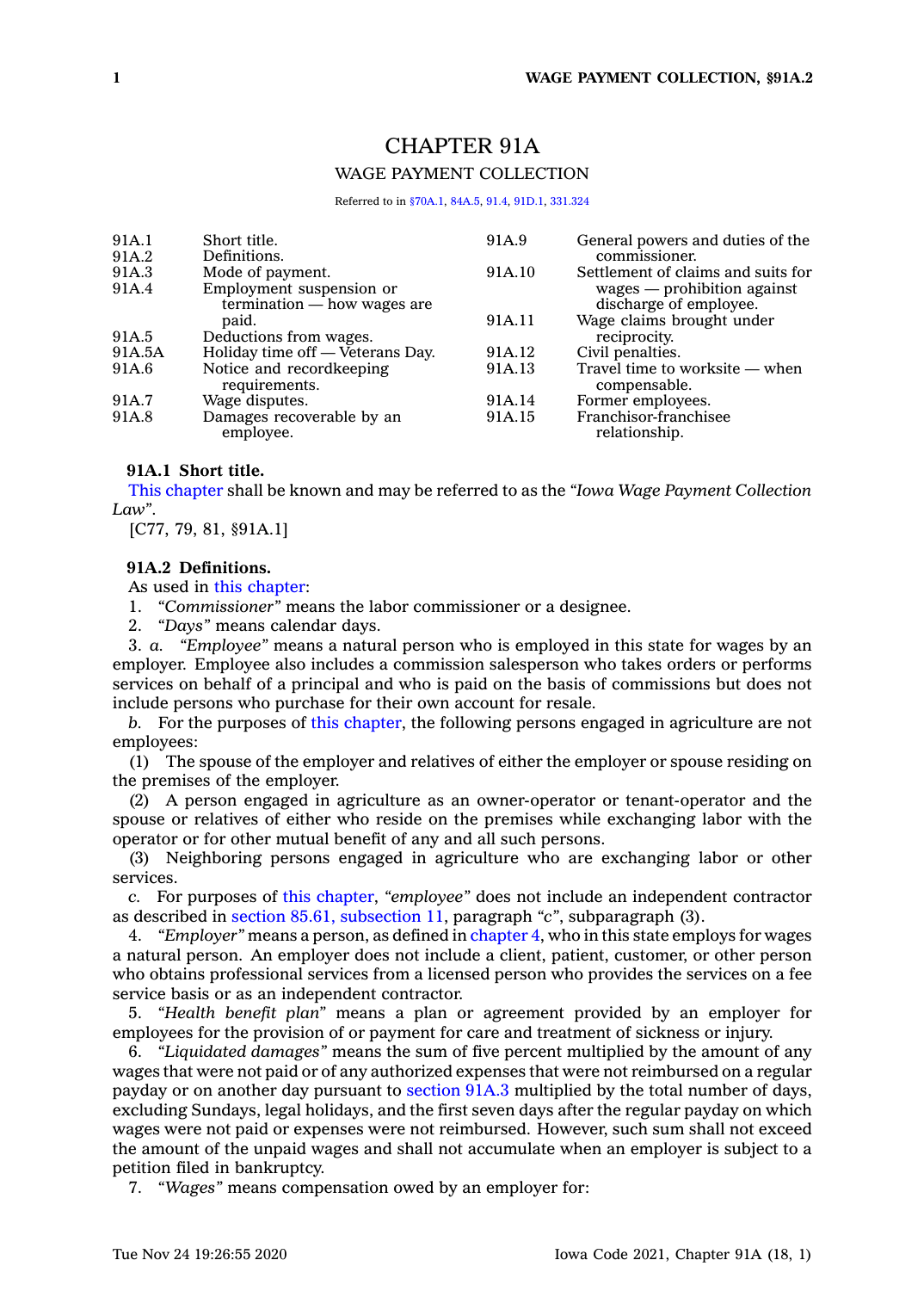*a.* Labor or services rendered by an employee, whether determined on <sup>a</sup> time, task, piece, commission, or other basis of calculation.

*b.* Vacation, holiday, sick leave, and severance payments which are due an employee under an agreement with the employer or under <sup>a</sup> policy of the employer.

*c.* Any payments to the employee or to <sup>a</sup> fund for the benefit of the employee, including but not limited to payments for medical, health, hospital, welfare, pension, or profit-sharing, which are due an employee under an agreement with the employer or under <sup>a</sup> policy of the employer. The assets of an employee in <sup>a</sup> fund for the benefit of the employee, whether such assets were originally paid into the fund by an employer or employee, are not wages.

*d.* Expenses incurred and recoverable under <sup>a</sup> health benefit plan.

[C77, 79, 81, §91A.2]

84 Acts, ch [1129,](https://www.legis.iowa.gov/docs/acts/1984/CH1129.pdf) §2; 84 Acts, ch [1270,](https://www.legis.iowa.gov/docs/acts/84/CH1270.pdf) §1; 85 [Acts,](https://www.legis.iowa.gov/docs/acts/85/CH0119.pdf) ch 119, §1; 86 Acts, ch [1124,](https://www.legis.iowa.gov/docs/acts/86/CH1124.pdf) §6, 7; [2020](https://www.legis.iowa.gov/docs/acts/2020/CH1069.pdf) Acts, ch [1069,](https://www.legis.iowa.gov/docs/acts/2020/CH1069.pdf) §2 Referred to in [§91B.1](https://www.legis.iowa.gov/docs/code/91B.1.pdf), [91B.2](https://www.legis.iowa.gov/docs/code/91B.2.pdf), [91E.1](https://www.legis.iowa.gov/docs/code/91E.1.pdf), [626.69](https://www.legis.iowa.gov/docs/code/626.69.pdf)

Subsection 3 amended

### **91A.3 Mode of payment.**

1. An employer shall pay all wages due its employees, less any lawful deductions specified in [section](https://www.legis.iowa.gov/docs/code/91A.5.pdf) 91A.5, at least in monthly, semimonthly, or biweekly installments on regular paydays which are at consistent intervals from each other and which are designated in advance by the employer. However, if any of these wages due its employees are determined on <sup>a</sup> commission basis, the employer may, upon agreement with the employee, pay only <sup>a</sup> credit against such wages. If such credit is paid, the employer shall, at regular intervals, pay any difference between <sup>a</sup> credit paid against wages determined on <sup>a</sup> commission basis and such wages actually earned on <sup>a</sup> commission basis. These regular intervals shall not be separated by more than twelve months. A regular payday shall not be more than twelve days, excluding Sundays and legal holidays, after the end of the period in which the wages were earned. An employer and employee may, upon written agreement which shall be maintained as <sup>a</sup> record, vary the provisions of this [subsection](https://www.legis.iowa.gov/docs/code/91A.3.pdf).

2. The wages paid under [subsection](https://www.legis.iowa.gov/docs/code/91A.3.pdf) 1 shall be paid in United States currency or by written instrument issued by the employer and negotiable on demand at full face value for such currency, unless the employee has agreed in writing to receive <sup>a</sup> part of or all wages in kind or in other form.

3. *a.* The wages paid under [subsection](https://www.legis.iowa.gov/docs/code/91A.3.pdf) 1 shall be paid at the employee's normal place of employment during normal employment hours or at <sup>a</sup> place and hour mutually agreed upon by the employer and employee, or the employee may elect to have the wages sent for direct deposit, on or by the regular payday of the employee, into <sup>a</sup> financial institution designated by the employee. Upon written request by the employee, wages due may be sent to the employee by mail. The employer shall maintain <sup>a</sup> copy of the request for as long as it is effective and for at least two years thereafter. An employee hired on or after July 1, 2005, may be required, as <sup>a</sup> condition of employment, to participate in direct deposit of the employee's wages in <sup>a</sup> financial institution of the employee's choice unless any of the following conditions exist:

(1) The costs to the employee of establishing and maintaining an account for purposes of the direct deposit would effectively reduce the employee's wages to <sup>a</sup> level below the minimum wage provided under [section](https://www.legis.iowa.gov/docs/code/91D.1.pdf) 91D.1.

(2) The employee would incur fees charged to the employee's account as <sup>a</sup> result of the direct deposit.

(3) The provisions of <sup>a</sup> collective bargaining agreement mutually agreed upon by the employer and the employee organization prohibit the employer from requiring an employee to sign up for direct deposit as <sup>a</sup> condition of hire.

*b.* If the employer fails to pay an employee's wages on or by the regular payday in accordance with this [subsection](https://www.legis.iowa.gov/docs/code/91A.3.pdf), the employer is liable for the amount of any overdraft charge if the overdraft is created on the employee's account because of the employer's failure to pay the wages on or by the regular payday. The overdraft charges may be the basis for <sup>a</sup> claim under [section](https://www.legis.iowa.gov/docs/code/91A.10.pdf) 91A.10 and for damages under [section](https://www.legis.iowa.gov/docs/code/91A.8.pdf) 91A.8.

4. The wages paid under [subsection](https://www.legis.iowa.gov/docs/code/91A.3.pdf) 1 may be delivered to <sup>a</sup> designee of the employee who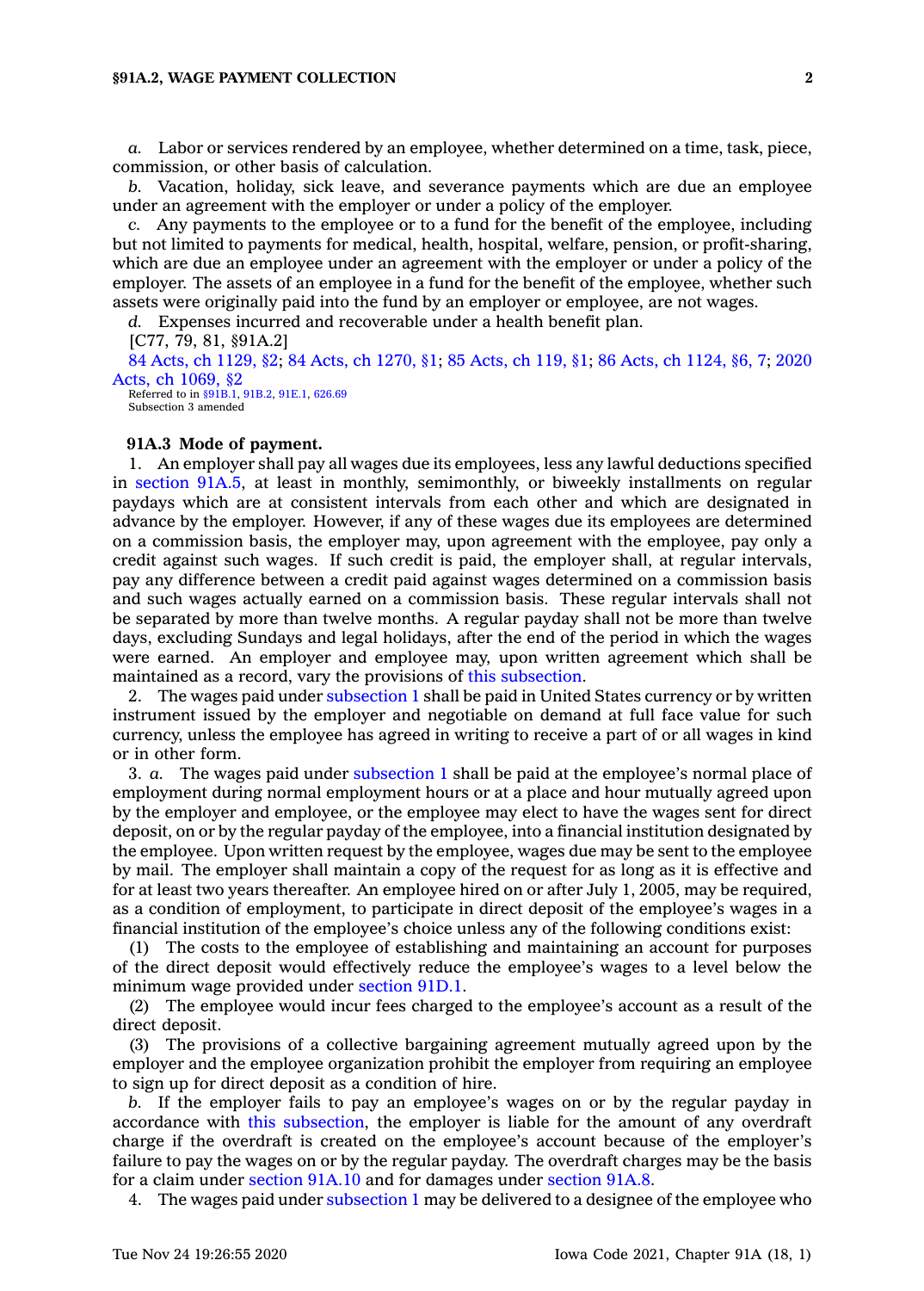is so designated in writing or may be sent to the employee by any reasonable means requested by the employee in writing. A designee under this [subsection](https://www.legis.iowa.gov/docs/code/91A.3.pdf) shall not also be an assignee or buyer of wages under [section](https://www.legis.iowa.gov/docs/code/539.4.pdf) 539.4 nor <sup>a</sup> garnisher of the employee under [chapter](https://www.legis.iowa.gov/docs/code//642.pdf) 642, unless the designee complies with the provisions of [section](https://www.legis.iowa.gov/docs/code/539.4.pdf) 539.4 and [chapter](https://www.legis.iowa.gov/docs/code//642.pdf) 642.

5. If an employee is absent from the normal place of employment on the regular payday, the employer shall, upon demand of the employee made within the first seven days following the regular payday, pay the wages, less any lawful deductions specified in [section](https://www.legis.iowa.gov/docs/code/91A.5.pdf) 91A.5, which were due on that regular payday. However, if demand is not made within this seven-day period, the employer shall, upon demand of the employee, pay the wages which were due on <sup>a</sup> regular payday within the first seven days following the day on which demand is made.

6. Expenses by the employee which are authorized by the employer and incurred by the employee shall either be reimbursed in advance of expenditure or be reimbursed not later than thirty days after the employee's submission of an expense claim. If the employer refuses to pay all or part of each claim, the employer shall submit to the employee <sup>a</sup> written justification of such refusal within the same time period in which expense claims are paid under this [subsection](https://www.legis.iowa.gov/docs/code/91A.3.pdf).

7. If <sup>a</sup> farm labor contractor contracts with <sup>a</sup> person engaged in the production of seed or feed grains to remove unwanted or genetically deviant plants or corn tassels or to hand pollinate plants, and fails to pay all wages due the employees of the farm labor contractor, the person engaged in the production of seed or feed grains shall also be liable to the employees for wages not paid by the farm labor contractor.

[C77, 79, 81, §91A.3]

84 Acts, ch [1270,](https://www.legis.iowa.gov/docs/acts/1984/CH1270.pdf) §2; 99 [Acts,](https://www.legis.iowa.gov/docs/acts/1999/CH0068.pdf) ch 68, §18; 2005 [Acts,](https://www.legis.iowa.gov/docs/acts/2005/CH0168.pdf) ch 168, §19, 23; 2006 Acts, ch [1083,](https://www.legis.iowa.gov/docs/acts/2006/CH1083.pdf) §1, [2,](https://www.legis.iowa.gov/docs/acts/2006/CH1083.pdf) 4; 2007 [Acts,](https://www.legis.iowa.gov/docs/acts/2007/CH0029.pdf) ch 29, §1; 2008 Acts, ch [1136,](https://www.legis.iowa.gov/docs/acts/2008/CH1136.pdf) §1, 2 Referred to in [§91A.2](https://www.legis.iowa.gov/docs/code/91A.2.pdf), [91A.4](https://www.legis.iowa.gov/docs/code/91A.4.pdf), [91A.7](https://www.legis.iowa.gov/docs/code/91A.7.pdf), [91A.8](https://www.legis.iowa.gov/docs/code/91A.8.pdf)

# **91A.4 Employment suspension or termination — how wages are paid.**

When the employment of an employee is suspended or terminated, the employer shall pay all wages earned, less any lawful deductions specified in [section](https://www.legis.iowa.gov/docs/code/91A.5.pdf) 91A.5 by the employee up to the time of the suspension or termination not later than the next regular payday for the pay period in which the wages were earned as provided in [section](https://www.legis.iowa.gov/docs/code/91A.3.pdf)  $91A.3$ . However, if any of these wages are the difference between <sup>a</sup> credit paid against wages determined on <sup>a</sup> commission basis and the wages actually earned on <sup>a</sup> commission basis, the employer shall pay the difference not more than thirty days after the date of suspension or termination. If vacations are due an employee under an agreement with the employer or <sup>a</sup> policy of the employer establishing pro rata vacation accrued, the increment shall be in proportion to the fraction of the year which the employee was actually employed.

[C77, 79, 81, §91A.4] 95 [Acts,](https://www.legis.iowa.gov/docs/acts/1995/CH0037.pdf) ch 37, §1

#### **91A.5 Deductions from wages.**

1. An employer shall not withhold or divert any portion of an employee's wages unless:

*a.* The employer is required or permitted to do so by state or federal law or by order of <sup>a</sup> court of competent jurisdiction; or

*b.* The employer has written authorization from the employee to so deduct for any lawful purpose accruing to the benefit of the employee.

2. The following shall not be deducted from an employee's wages:

*a.* Cash shortage in <sup>a</sup> common money till, cash box, or register operated by two or more employees or by an employee and an employer. However, the employer and <sup>a</sup> full-time employee who is the manager of an establishment may agree in writing signed by both parties that the employee will be responsible for <sup>a</sup> cash shortage that occurs within forty-five days prior to the most recent regular payday. Not more than one such agreement shall be in effect per establishment.

*b.* Losses due to acceptance by an employee on behalf of the employer of checks which are subsequently dishonored if the employee has been given the discretion to accept or reject such checks and the employee does not abuse the discretion given.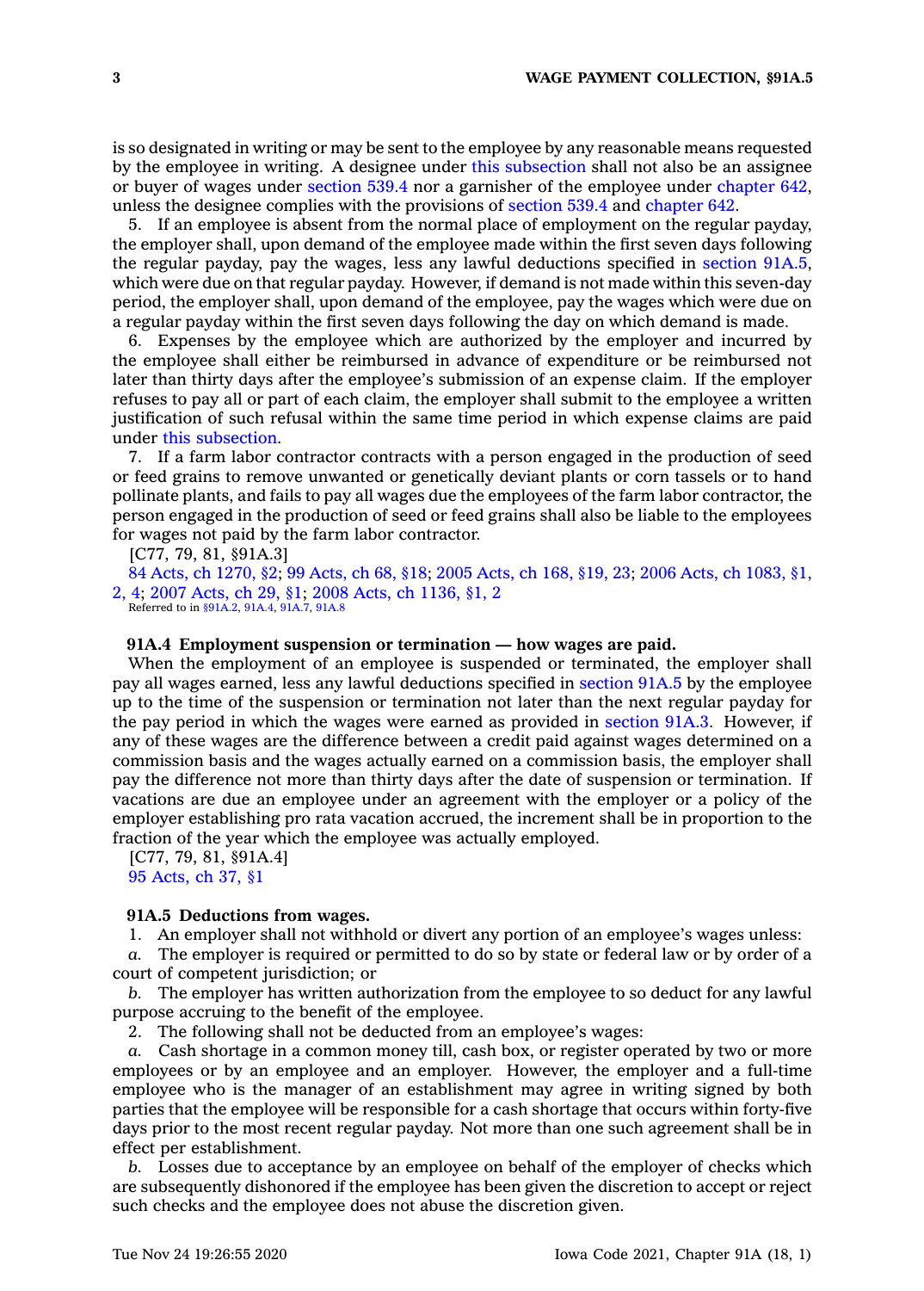### **§91A.5, WAGE PAYMENT COLLECTION 4**

*c.* Losses due to breakage, damage to property, default of customer credit, or nonpayment for goods or services rendered so long as such losses are not attributable to the employee's willful or intentional disregard of the employer's interests.

*d.* Lost or stolen property, unless the property is equipment specifically assigned to, and receipt acknowledged in writing by, the employee from whom the deduction is made.

*e.* Gratuities received by an employee from customers of the employer.

*f.* Costs of personal protective equipment, other than items of clothing or footwear which may be used by an employee during nonworking hours, needed to protect an employee from employment-related hazards, unless provided otherwise in <sup>a</sup> collective bargaining agreement.

*g.* Costs of more than twenty dollars for an employee's relocation to the place of employment. This paragraph shall apply only to an employer as defined in [section](https://www.legis.iowa.gov/docs/code/91E.1.pdf) 91E.1.

[C77, 79, 81, §91A.5]

90 Acts, ch [1134,](https://www.legis.iowa.gov/docs/acts/1990/CH1134.pdf) §1; 90 Acts, ch [1136,](https://www.legis.iowa.gov/docs/acts/1990/CH1136.pdf) §7, 8 Referred to in [§91A.3](https://www.legis.iowa.gov/docs/code/91A.3.pdf), [91A.4](https://www.legis.iowa.gov/docs/code/91A.4.pdf), [91A.7](https://www.legis.iowa.gov/docs/code/91A.7.pdf)

### **91A.5A Holiday time off — Veterans Day.**

1. An employer shall provide each employee who is <sup>a</sup> veteran, as defined in [section](https://www.legis.iowa.gov/docs/code/35.1.pdf) 35.1, with holiday time off for Veterans Day, November 11, if the employee would otherwise be required to work on that day, as provided in this [section](https://www.legis.iowa.gov/docs/code/91A.5A.pdf).

2. An employer, in complying with this [section](https://www.legis.iowa.gov/docs/code/91A.5A.pdf), shall have the discretion of providing paid or unpaid time off on Veterans Day, unless providing time off would impact public health or safety or would cause the employer to experience significant economic or operational disruption.

3. *a.* An employee shall provide the employer with at least one month's prior written notice of the employee's intent to take time off for Veterans Day and shall also provide the employer with <sup>a</sup> federal certificate of release or discharge from active duty, or such similar federal document, for purposes of determining the employee's eligibility for the benefit provided in this [section](https://www.legis.iowa.gov/docs/code/91A.5A.pdf).

*b.* The employer shall, at least ten days prior to Veterans Day, notify the employee if the employee shall be provided paid or unpaid time off on Veterans Day. If the employer determines that the employer is unable to provide time off for Veterans Day for all employees who request time off, the employer shall deny time off to the minimum number of employees needed by the employer to protect public health and safety or to maintain minimum operational capacity, as applicable.

2010 Acts, ch [1172,](https://www.legis.iowa.gov/docs/acts/2010/CH1172.pdf) §1

# **91A.6 Notice and recordkeeping requirements.**

1. An employer shall after being notified by the commissioner pursuant to [subsection](https://www.legis.iowa.gov/docs/code/91A.6.pdf) 2:

*a.* Notify its employees in writing at the time of hiring what wages and regular paydays are designated by the employer.

*b.* Notify, at least one pay period prior to the initiation of any changes, its employees of any changes in the arrangements specified in [subsection](https://www.legis.iowa.gov/docs/code/91A.6.pdf) 1 that reduce wages or alter the regular paydays. The notice shall either be in writing or posted at <sup>a</sup> place where employee notices are routinely posted.

*c.* Make available to its employees upon written request, <sup>a</sup> written statement enumerating employment agreements and policies with regard to vacation pay, sick leave, reimbursement for expenses, retirement benefits, severance pay, or other comparable matters with respect to wages. Notice of such availability shall be given to each employee in writing or by <sup>a</sup> notice posted at <sup>a</sup> place where employee notices are routinely posted.

*d.* Establish, maintain, and preserve for three calendar years the payroll records showing the hours worked, wages earned, and deductions made for each employee and any employment agreements entered into between an employer and employee.

2. The commissioner shall notify an employer to comply with [subsection](https://www.legis.iowa.gov/docs/code/91A.6.pdf) 1 if the employer has paid <sup>a</sup> claim for unpaid wages or nonreimbursed authorized expenses and liquidated damages under [section](https://www.legis.iowa.gov/docs/code/91A.10.pdf) 91A.10 or if the employer has been assessed <sup>a</sup> civil money penalty under [section](https://www.legis.iowa.gov/docs/code/91A.12.pdf) 91A.12. However, <sup>a</sup> court may, when rendering <sup>a</sup> judgment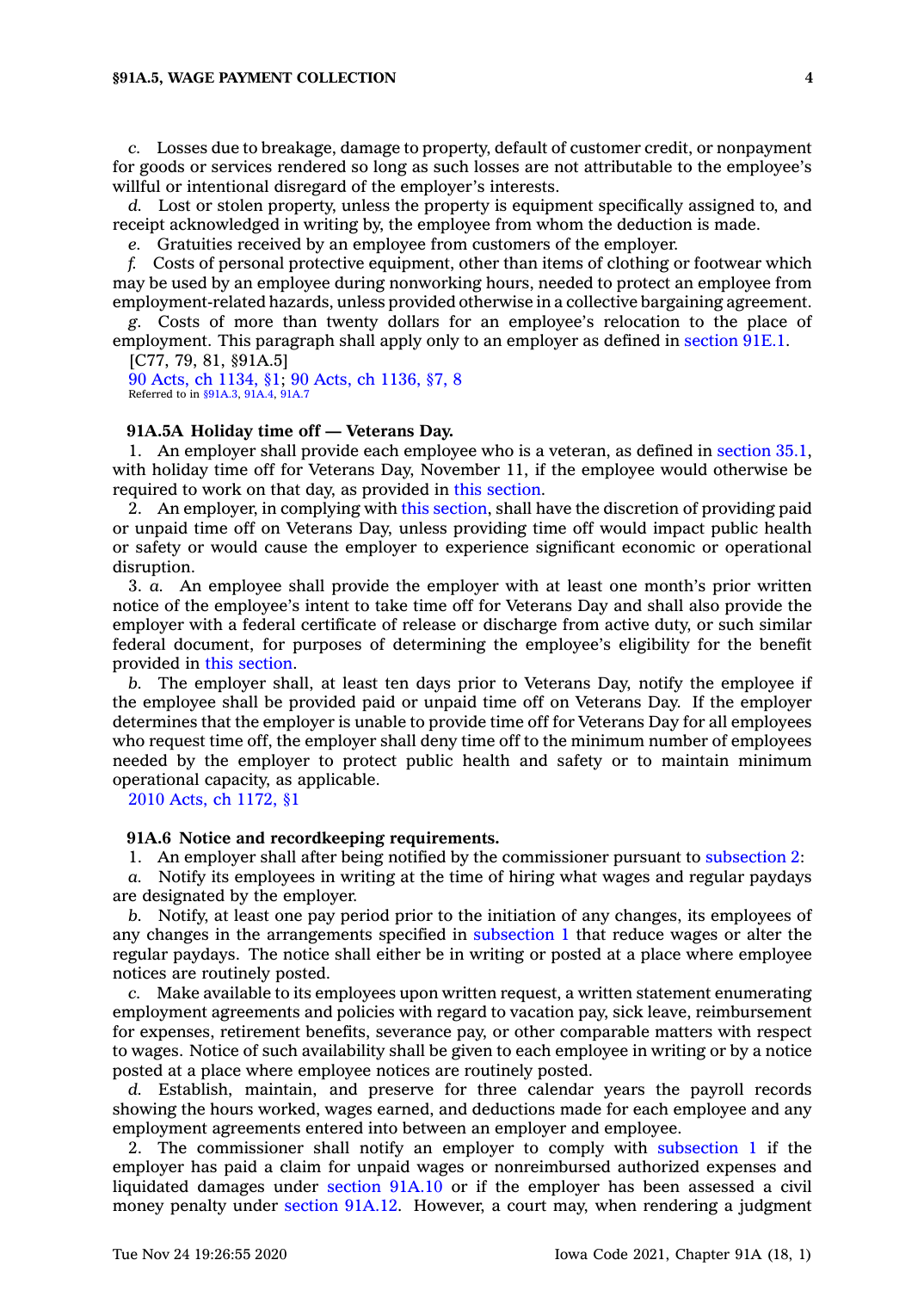for wages or nonreimbursed authorized expenses and liquidated damages or upholding <sup>a</sup> civil money penalty assessment, order that an employer shall not be required to comply with the provisions of [subsection](https://www.legis.iowa.gov/docs/code/91A.6.pdf) 1 or that an employer shall be required to comply with the provisions of [subsection](https://www.legis.iowa.gov/docs/code/91A.6.pdf) 1 for <sup>a</sup> particular period of time.

3. Within ten working days of <sup>a</sup> request by an employee, an employer shall furnish to the employee <sup>a</sup> written, itemized statement or access to <sup>a</sup> written, itemized statement as provided in [subsection](https://www.legis.iowa.gov/docs/code/91A.6.pdf) 4, listing the earnings and deductions made from the wages for each pay period in which the deductions were made together with an explanation of how the wages and deductions were computed.

4. *a.* On each regular payday, the employer shall provide to each employee <sup>a</sup> statement showing the hours the employee worked, the wages earned by the employee, and deductions made for the employee.

*b.* The employer shall provide the statement using one of the following methods:

(1) Sending the statement to an employee by mail.

(2) Providing the statement to an employee by secure electronic transmission or by other secure electronic means. If an employee is unable to receive the statement by this method, the employee shall notify the employer in writing at least one pay period in advance, and the employer shall provide the statement by one of the other methods listed in this paragraph *"b"*.

(3) Providing the statement to the employee at the employee's normal place of employment during normal employment hours.

(4) Providing each employee access to view <sup>a</sup> statement of the employee's earnings electronically and providing the employee free and unrestricted access to <sup>a</sup> printer to print the statement.

*c.* However, the employer need not provide information on hours worked for employees who are exempt from overtime under the federal Fair Labor Standards Act, as defined in 29 [C.F.R.](https://www.law.cornell.edu/cfr/text/29/part-541) pt. 541, unless the employer has established <sup>a</sup> policy or practice of paying to or on behalf of exempt employees overtime, <sup>a</sup> bonus, or <sup>a</sup> payment based on hours worked, whereupon the employer shall send or otherwise provide <sup>a</sup> statement to the exempt employees showing the hours the employee worked or the payments made to the employee by the employer, as applicable.

[C77, 79, 81, §91A.6]

2005 [Acts,](https://www.legis.iowa.gov/docs/acts/2005/CH0168.pdf) ch 168, §20, 21, 23; 2006 Acts, ch [1083,](https://www.legis.iowa.gov/docs/acts/2006/CH1083.pdf) §3; 2018 Acts, ch [1006,](https://www.legis.iowa.gov/docs/acts/2018/CH1006.pdf) §1

# **91A.7 Wage disputes.**

If there is <sup>a</sup> dispute between an employer and employee concerning the amount of wages or expense reimbursement due, the employer shall, without condition and pursuant to [section](https://www.legis.iowa.gov/docs/code/91A.3.pdf) [91A.3](https://www.legis.iowa.gov/docs/code/91A.3.pdf), pay all wages conceded to be due and reimburse all expenses conceded to be due, less any lawful deductions specified in [section](https://www.legis.iowa.gov/docs/code/91A.5.pdf) 91A.5. Payment of wages or reimbursement of expenses under this [section](https://www.legis.iowa.gov/docs/code/91A.7.pdf) shall not relieve the employer of any liability for the balance of wages or expenses claimed by the employee.

[C77, 79, 81, §91A.7]

# **91A.8 Damages recoverable by an employee.**

When it has been shown that an employer has intentionally failed to pay an employee wages or reimburse expenses pursuant to [section](https://www.legis.iowa.gov/docs/code/91A.3.pdf) 91A.3, whether as the result of <sup>a</sup> wage dispute or otherwise, the employer shall be liable to the employee for any wages or expenses that are so intentionally failed to be paid or reimbursed, plus liquidated damages, court costs and any attorney's fees incurred in recovering the unpaid wages and determined to have been usual and necessary. In other instances the employer shall be liable only for unpaid wages or expenses, court costs and usual and necessary attorney's fees incurred in recovering the unpaid wages or expenses.

[C77, 79, 81, §91A.8] Referred to in [§91A.3](https://www.legis.iowa.gov/docs/code/91A.3.pdf), [91A.10](https://www.legis.iowa.gov/docs/code/91A.10.pdf)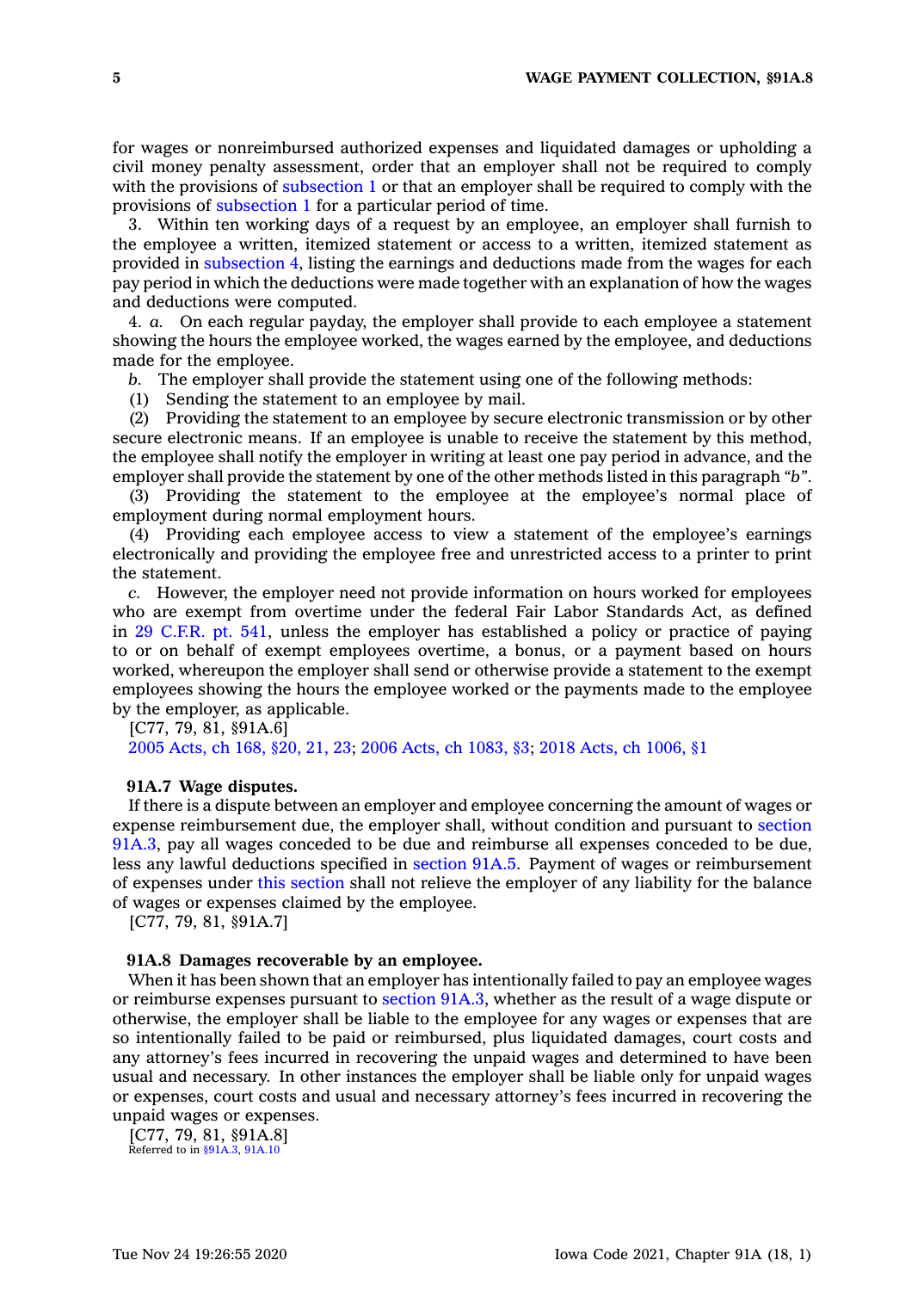### **91A.9 General powers and duties of the commissioner.**

1. The commissioner shall administer and enforce the provisions of this [chapter](https://www.legis.iowa.gov/docs/code//91A.pdf). The commissioner may hold hearings and investigate charges of violations of this [chapter](https://www.legis.iowa.gov/docs/code//91A.pdf).

2. The commissioner may, consistent with due process of law, enter any place of employment to inspect records concerning wages and payrolls, to question the employer and employees, and to investigate such facts, conditions, or matters as are deemed appropriate in determining whether any person has violated the provisions of this [chapter](https://www.legis.iowa.gov/docs/code//91A.pdf). However, such entry by the commissioner shall only be in response to <sup>a</sup> written complaint.

3. The commissioner may employ such qualified personnel as are necessary for the enforcement of this [chapter](https://www.legis.iowa.gov/docs/code//91A.pdf). Such personnel shall be employed pursuant to [chapter](https://www.legis.iowa.gov/docs/code//8A.pdf) 8A, [subchapter](https://www.legis.iowa.gov/docs/code//8A.pdf) IV.

4. The commissioner shall, in consultation with the United States department of labor, develop <sup>a</sup> database of the employers in this state utilizing special certificates issued by the United States secretary of labor as authorized under 29 U.S.C. §214, and shall maintain the database.

5. The commissioner shall promulgate, pursuant to [chapter](https://www.legis.iowa.gov/docs/code//17A.pdf) 17A, any rules necessary to carry out the provisions of this [chapter](https://www.legis.iowa.gov/docs/code//91A.pdf).

[C77, 79, 81, §91A.9] 2003 [Acts,](https://www.legis.iowa.gov/docs/acts/2003/CH0145.pdf) ch 145, §163; 2009 [Acts,](https://www.legis.iowa.gov/docs/acts/2009/CH0136.pdf) ch 136, §2

# **91A.10 Settlement of claims and suits for wages — prohibition against discharge of employee.**

1. Upon the written complaint of the employee involved, the commissioner may determine whether wages have not been paid and may constitute an enforceable claim. If for any reason the commissioner decides not to make such determination, the commissioner shall so notify the complaining employee within fourteen days of receipt of the complaint. The commissioner shall otherwise notify the employee of such determination within <sup>a</sup> reasonable time and if it is determined that there is an enforceable claim, the commissioner shall, with the consent of the complaining employee, take an assignment in trust for the wages and for any claim for liquidated damages without being bound by any of the technical rules respecting the validity of the assignment. However, the commissioner shall not accept any complaint for unpaid wages and liquidated damages after one year from the date the wages became due and payable.

2. The commissioner, with the assistance of the office of the attorney general if the commissioner requests such assistance, shall, unless <sup>a</sup> settlement is reached under [this](https://www.legis.iowa.gov/docs/code/91A.10.pdf) [subsection](https://www.legis.iowa.gov/docs/code/91A.10.pdf), commence <sup>a</sup> civil action in any court of competent jurisdiction to recover for the benefit of any employee any wage, expenses, and liquidated damages' claims that have been assigned to the commissioner for recovery. The commissioner may also request reasonable and necessary attorney fees. With the consent of the assigning employee, the commissioner may also settle <sup>a</sup> claim on behalf of the assigning employee. Proceedings under this [subsection](https://www.legis.iowa.gov/docs/code/91A.10.pdf) and [subsection](https://www.legis.iowa.gov/docs/code/91A.10.pdf) 1 that precede commencement of <sup>a</sup> civil action shall be conducted informally without any party having <sup>a</sup> right to be heard before the commissioner. The commissioner may join various assignments in one claim for the purpose of settling or litigating their claims.

3. The provisions of [subsections](https://www.legis.iowa.gov/docs/code/91A.10.pdf) 1 and 2 shall not be construed to prevent an employee from settling or bringing an action for damages under [section](https://www.legis.iowa.gov/docs/code/91A.8.pdf) 91A.8 if the employee has not assigned the claim under [subsection](https://www.legis.iowa.gov/docs/code/91A.10.pdf) 1.

4. Any recovery of attorney fees, in the case of actions brought under this [section](https://www.legis.iowa.gov/docs/code/91A.10.pdf) by the commissioner, shall be remitted by the commissioner to the treasurer of state for deposit in the general fund of the state. Also, the commissioner shall not be required to pay any filing fee or other court costs.

5. An employer shall not discharge or in any other manner discriminate against any employee because the employee has filed <sup>a</sup> complaint, assigned <sup>a</sup> claim, or brought an action under this [section](https://www.legis.iowa.gov/docs/code/91A.10.pdf) or has cooperated in bringing any action against an employer. Any employee may file <sup>a</sup> complaint with the commissioner alleging discharge or discrimination within thirty days after such violation occurs. Upon receipt of the complaint, the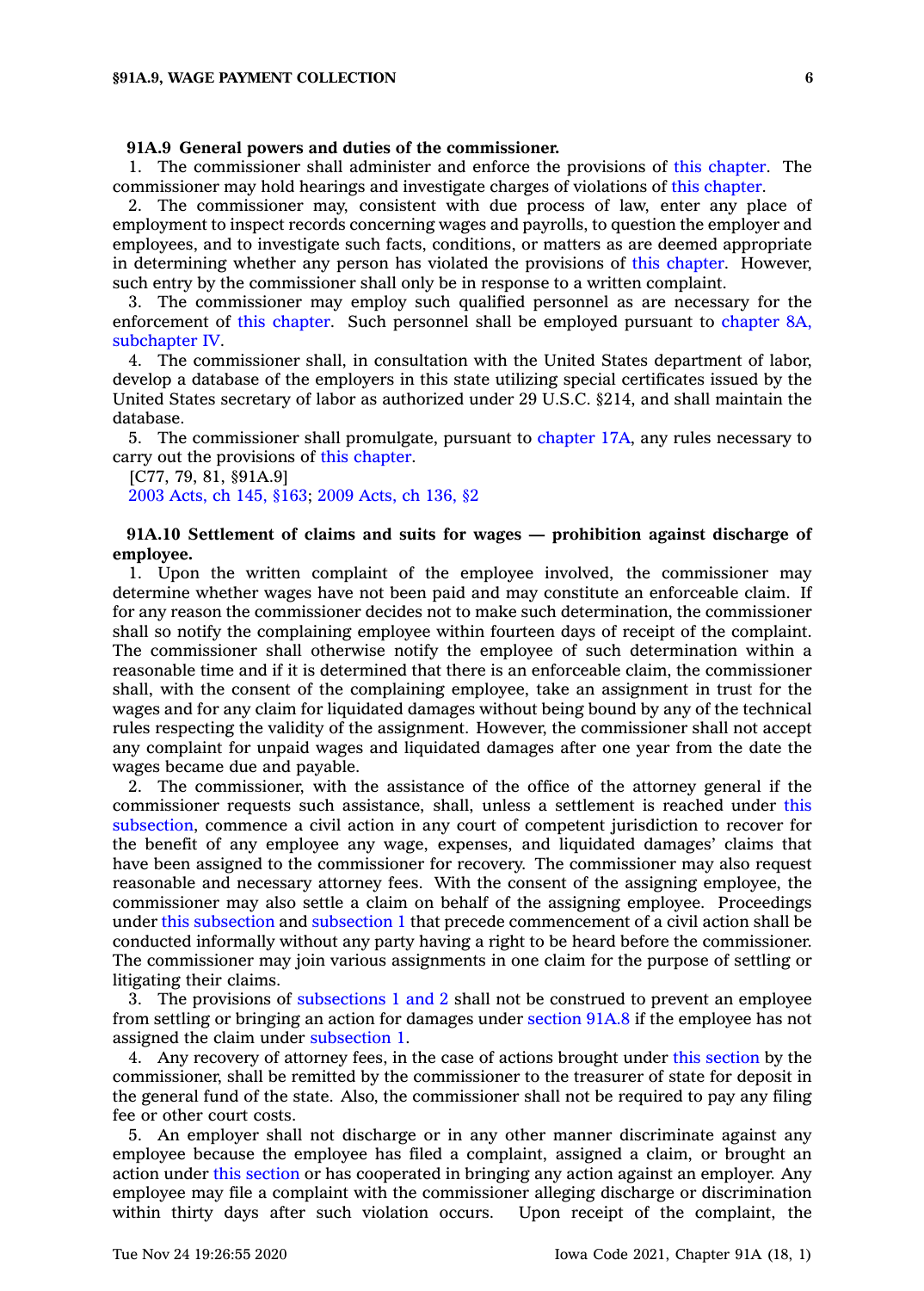commissioner shall cause an investigation to be made to the extent deemed appropriate. If the commissioner determines from the investigation that the provisions of this [subsection](https://www.legis.iowa.gov/docs/code/91A.10.pdf) have been violated, the commissioner shall bring an action in the appropriate district court against such person. The district court shall have jurisdiction, for cause shown, to restrain violations of this [subsection](https://www.legis.iowa.gov/docs/code/91A.10.pdf) and order all appropriate relief including rehiring or reinstatement of the employee to the former position with back pay.

[C77, 79, 81, §91A.10] 84 Acts, ch [1270,](https://www.legis.iowa.gov/docs/acts/1984/CH1270.pdf) §3; 90 Acts, ch [1136,](https://www.legis.iowa.gov/docs/acts/1990/CH1136.pdf) §9 Referred to in [§91A.3](https://www.legis.iowa.gov/docs/code/91A.3.pdf), [91A.6](https://www.legis.iowa.gov/docs/code/91A.6.pdf)

# **91A.11 Wage claims brought under reciprocity.**

1. The commissioner may enter into reciprocal agreements with the labor department or corresponding agency of any other state or its representatives for the collection in such other states of claims or judgments for wages and other demands based upon claims assigned to the commissioner.

2. The commissioner may, to the extent provided for by any reciprocal agreement entered into by law or with an agency of another state as provided in this [section](https://www.legis.iowa.gov/docs/code/91A.11.pdf), maintain actions in the courts of such other state to the extent permitted by the laws of that state for the collection of claims for wages, judgments and other demands and may assign such claims, judgments and demands to the labor department or agency of such other state for collection to the extent that such an assignment may be permitted or provided for by the laws of such state or by reciprocal agreement.

3. The commissioner may, upon the written consent of the labor department or other corresponding agency of any other state or its representatives, maintain actions in the courts of this state upon assigned claims for wages, judgments and demands arising in such other state in the same manner and to the same extent that such actions by the commissioner are authorized when arising in this state. However, such actions may be maintained only in cases in which such other state by law or reciprocal agreement extends <sup>a</sup> like comity to cases arising in this state.

[C77, 79, 81, §91A.11]

# **91A.12 Civil penalties.**

1. Any employer who violates the provisions of this [chapter](https://www.legis.iowa.gov/docs/code//91A.pdf) or the rules promulgated under it shall be subject to <sup>a</sup> civil money penalty of not more than five hundred dollars per pay period for each violation. The commissioner may recover such civil money penalty according to the provisions of [subsections](https://www.legis.iowa.gov/docs/code/91A.12.pdf) 2 to 5. Any civil money penalty recovered shall be deposited in the general fund of the state.

2. The commissioner may propose that an employer be assessed <sup>a</sup> civil money penalty by serving the employer with notice of such proposal in the same manner as an original notice is served under the rules of civil procedure. Upon service of such notice, the proposed assessment shall be treated as <sup>a</sup> contested case under [chapter](https://www.legis.iowa.gov/docs/code//17A.pdf) 17A. However, an employer must request <sup>a</sup> hearing within thirty days of being served.

3. If an employer does not request <sup>a</sup> hearing pursuant to [subsection](https://www.legis.iowa.gov/docs/code/91A.12.pdf) 2 or if the commissioner determines, after an appropriate hearing, that an employer is in violation of this [chapter](https://www.legis.iowa.gov/docs/code//91A.pdf), the commissioner shall assess <sup>a</sup> civil money penalty which is consistent with the provisions of [subsection](https://www.legis.iowa.gov/docs/code/91A.12.pdf) 1 and which is rendered with due consideration for the penalty amount in terms of the size of the employer's business, the gravity of the violation, the good faith of the employer, and the history of previous violations.

4. An employer may seek judicial review of any assessment rendered under [subsection](https://www.legis.iowa.gov/docs/code/91A.12.pdf) [3](https://www.legis.iowa.gov/docs/code/91A.12.pdf) by instituting proceedings for judicial review pursuant to [chapter](https://www.legis.iowa.gov/docs/code//17A.pdf) 17A. However, such proceedings must be instituted in the district court of the county in which the violation or one of the violations occurred and within thirty days of the day on which the employer was notified that an assessment has been rendered. Also, an employer may be required, at the discretion of the district court and upon instituting such proceedings, to deposit the amount assessed with the clerk of the district court. Any moneys so deposited shall either be returned to the employer or be forwarded to the commissioner for deposit in the general